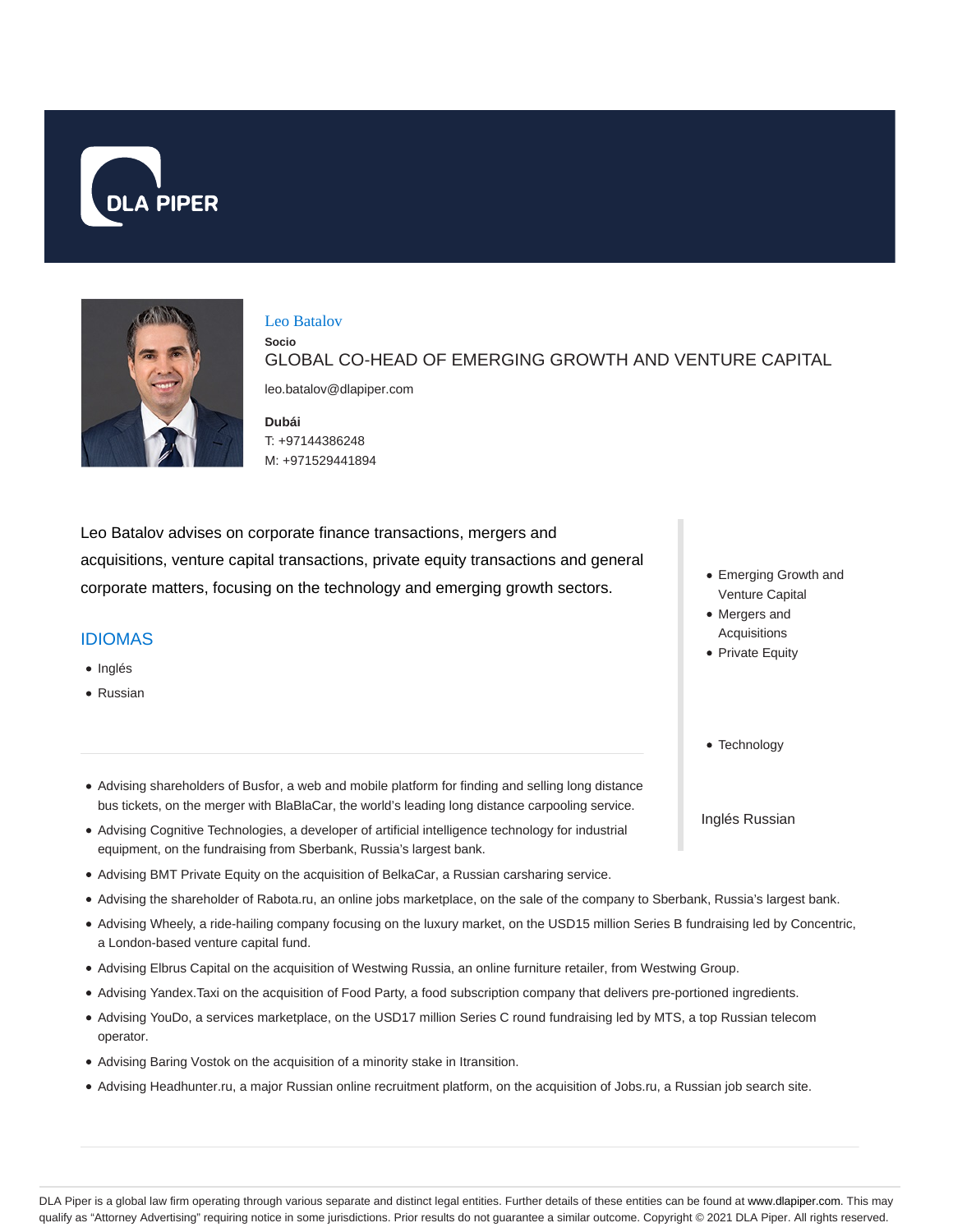# Cualificaciones profesionales

Attorney-at-law admitted with the Washington State Bar Association

#### Reconocimientos

- Chambers Europe (Corporate/M&A: High-end Capability in Russia), 2019; (Private Equity), 2019
- Chambers Global (Corporate/M&A in Russia), 2019
- Legal 500 EMEA (Commercial, Corporate and M&A: Moscow), 2013–19
- "Leo Batalov advances in the rankings as a result of substantial market feedback. He is recognised for his extensive experience representing private equity and venture capital funds in transactions, particularly in the technology sector. He is described by one client as a 'great, friendly and constructive negotiator with a hands-on approach'." Chambers Europe (Private Equity), 2019
- "US-qualified Leo Batalov frequently acts on corporate finance and private equity transactions. Sources characterise him as a 'tough and very savvy' practitioner." Chambers Europe (Corporate/M&A: High-end Capability in Russia), 2019

### Formación

- University of Washington School of Law, Juris Doctor, 1999
- Whitman College, Bachelor's Degree in Economics, summa cum laude, 1996
- Ural State Technical University, Specialist Degree in Economics, 1992

# Asociaciones profesionales

- Member, American Bar Association
- Member, Board of Trustees, Russian Jewish Congress
- Member, Investment Committee, Russian Venture Company
- Member, Washington State Bar Association

#### **Teaching**

- Guest lecturer, Lomonosov Moscow State University School of Law
- Guest lecturer, MBA degree programme and Startup Academy entrepreneurship programme, Skolkovo Moscow School of Management

#### NOVEDADES

# Eventos

- Moderator, "Sales to strategic investors," Russian M&A Congress, Cbonds Congress, Mergers.ru and Preqveca, November 2019
- Moderator, "Private equity investments in the Russian tech sector market update," Russian Private Equity Congress, Cbonds Congress and Preqveca, September 2019
- Moderator, "Money from strategic investors or financial investors pros and cons," Venture Investors Forum, Cbonds Congress and Preqveca, April 2019
- Moderator, "Features of M&A in the technology sector," Russian M&A Congress, Cbonds Congress, Mergers.ru and Preqveca, November 2018
- Moderator, "Entrepreneurs: life with the fund first hand," Russian Private Equity Congress, Cbonds Congress and Preqveca, September 2018
- Moderator, "Exits: from the point of view of the founder, investor and buyer," Venture Investors Forum, Cbonds Congress and Preqveca, April 2018